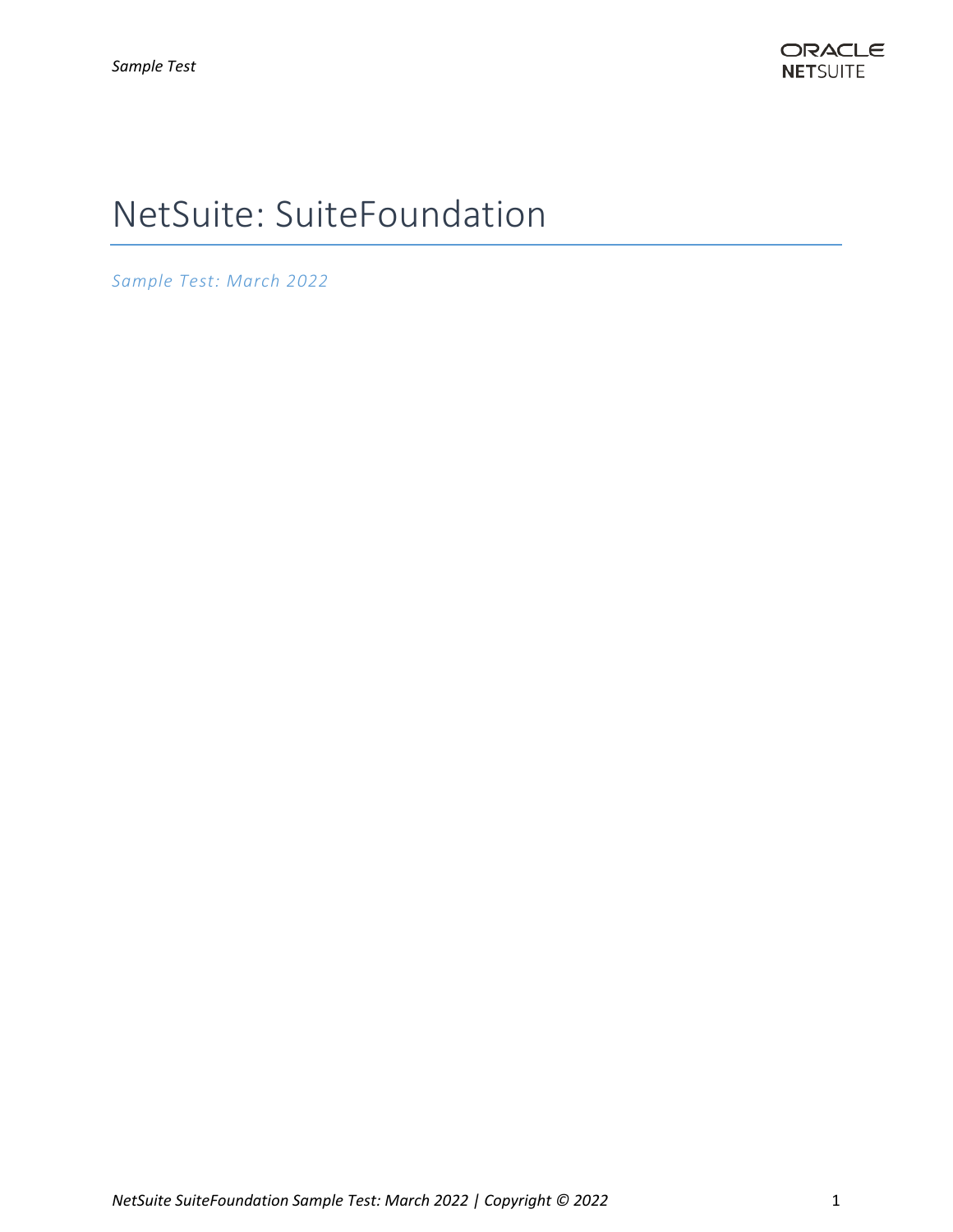## ORACLE **NETSUITE**

# **Contents**

| Identify the general functionality that can be controlled under Enable Features5                              |
|---------------------------------------------------------------------------------------------------------------|
|                                                                                                               |
|                                                                                                               |
| Identify the general functionality of classifications/subsidiaries on both transactions and                   |
| Define the uses of these SuiteBuilder elements: Custom Forms, Custom Fields, Custom Record                    |
|                                                                                                               |
|                                                                                                               |
| VIII. Identify options for optimizing browser experience and NetSuite system performance7                     |
|                                                                                                               |
| Identify tools for organizing daily activities, communicating, and sharing documents 8                        |
|                                                                                                               |
|                                                                                                               |
|                                                                                                               |
|                                                                                                               |
|                                                                                                               |
| XV. Identify how Sales Order form impacts downstream transactions and future GL impact.  9                    |
|                                                                                                               |
|                                                                                                               |
| Identify how Return Authorization form impacts downstream transactions and future GL<br>XVIII.                |
| XIX. Identify impact of controls on steps in Return Management and issuing refunds 10                         |
|                                                                                                               |
|                                                                                                               |
| XXII. Identify the functionality of advanced inventory features and potential impacts of enabling them.<br>11 |
| XXIII.                                                                                                        |
| XXIV.                                                                                                         |
|                                                                                                               |
| XXVI.<br>Identify controls and steps in Accounts Payable transactions processes and their GL impacts.<br>12   |
| XXVII.                                                                                                        |
| XXVIII.                                                                                                       |
|                                                                                                               |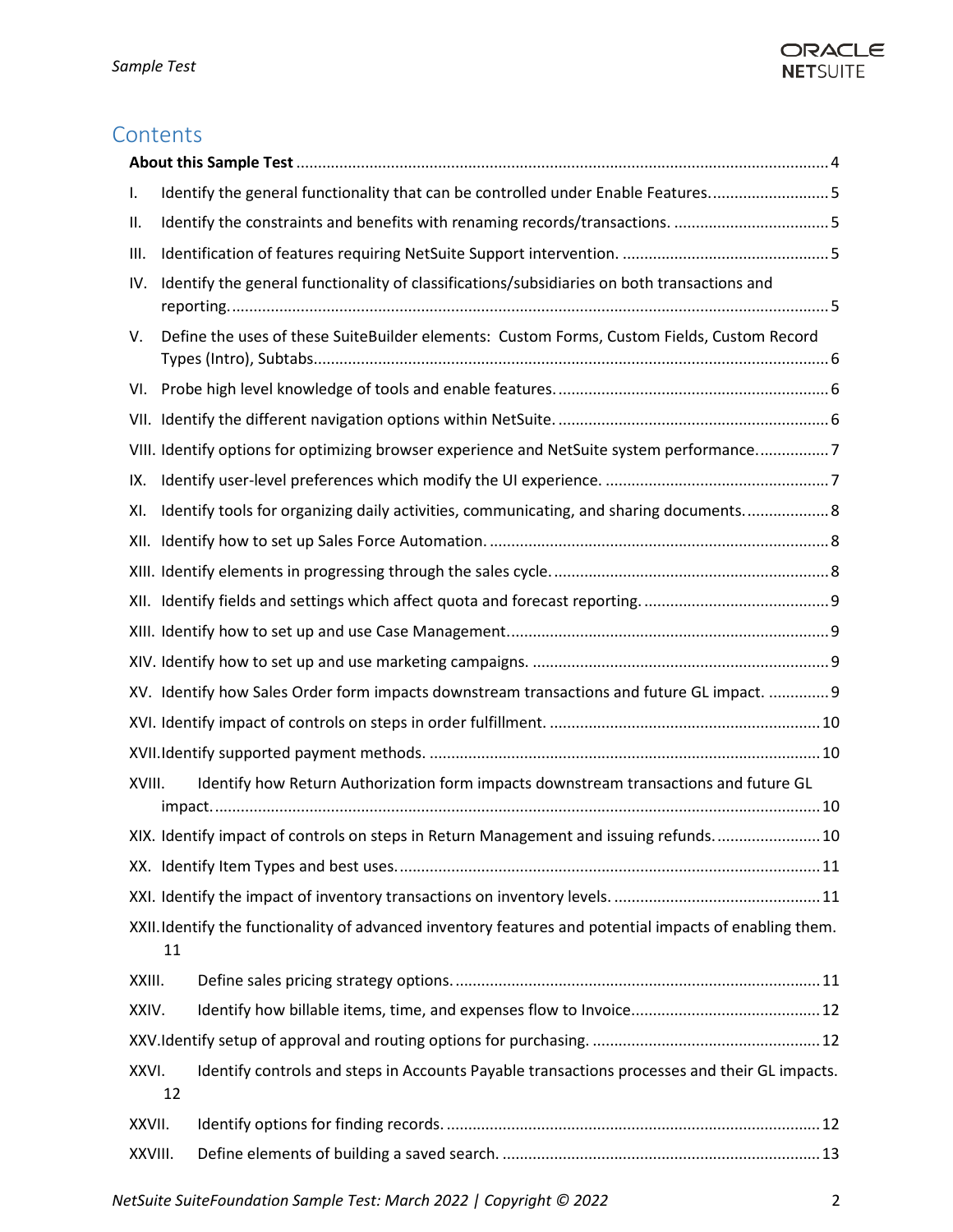## ORACLE **NETSUITE**

| XXIX.    |                                                                                               |  |  |
|----------|-----------------------------------------------------------------------------------------------|--|--|
|          | XXX. Define the use of the following data management tools: Inline Editing, Mass Updates, csv |  |  |
| XXXI.    |                                                                                               |  |  |
| XXXII.   | Identify the resources to use to locate information on help, functionality, SuiteApp,         |  |  |
| XXXIII.  | Identify resources to learn about NetSuite Release Cycles and New Features 14                 |  |  |
| XXXIV.   | Select options for controlling access to data when creating custom roles.  14                 |  |  |
| XXXV.    |                                                                                               |  |  |
| XXXVI.   |                                                                                               |  |  |
| XXXVII.  |                                                                                               |  |  |
| XXXVIII. |                                                                                               |  |  |
| XXXIX.   |                                                                                               |  |  |
|          |                                                                                               |  |  |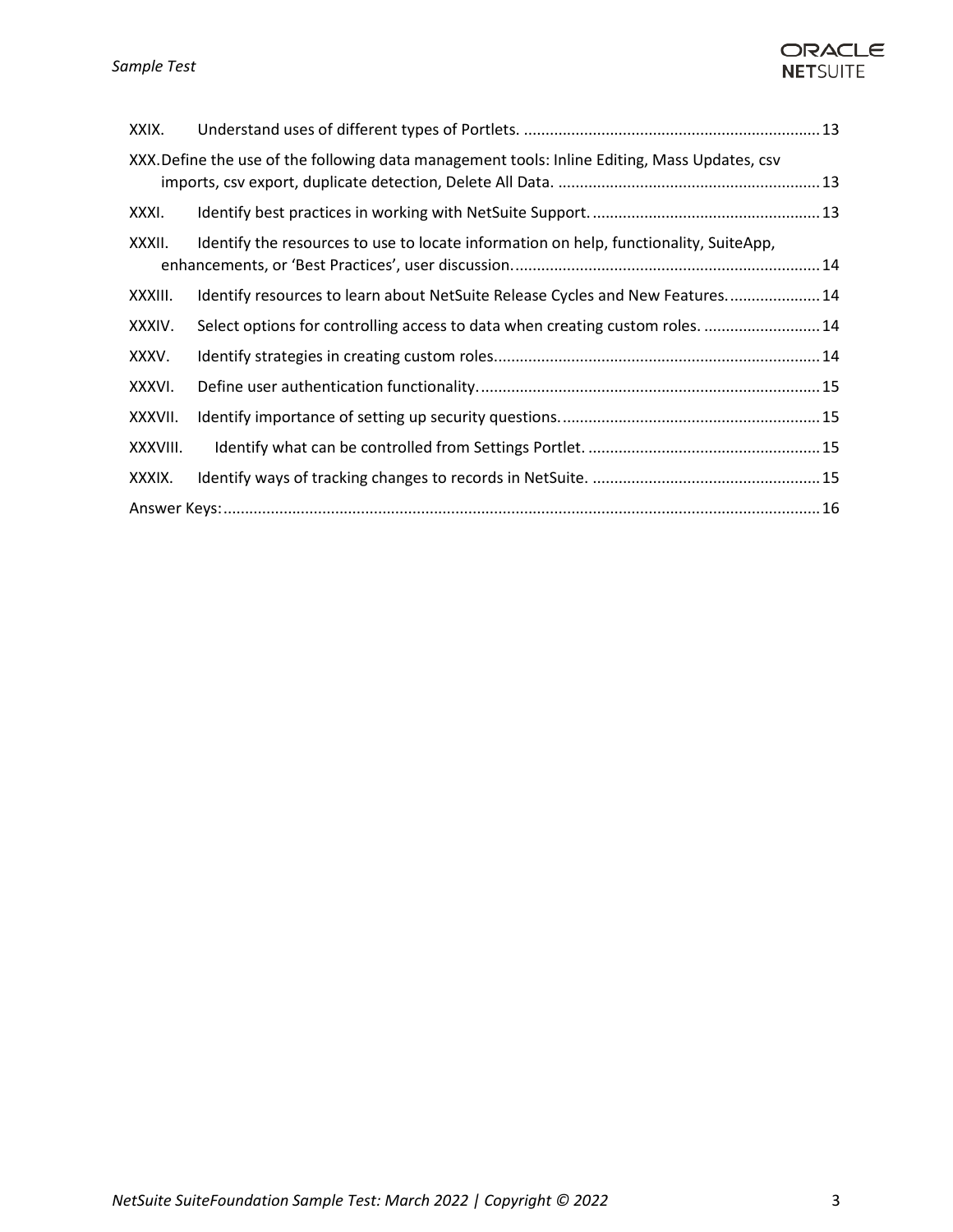### <span id="page-3-0"></span>About this Sample Test

None of these questions are on the SuiteFoundation Exam. Most of these questions were written by the same authors who wrote the actual exams. We have tried to write them to a similar level of difficulty as the actual exam questions, but do not guarantee this.

This sample test is provided to give you an idea of the format of questions that might be asked on the exam. However, the sample test does not provide comprehensive coverage of all topics on the test. All material listed in the SuiteFoundation Study Guide may be tested.

Being able to answer all the below questions correctly does not guarantee that you will pass the SuiteFoundation exam. We do not publish our passing score.

The number of sample questions per test objective does not reflect the actual weighting of the exam. Any objective may have more, or fewer, questions than are presented here. All objectives have at least one sample question included here.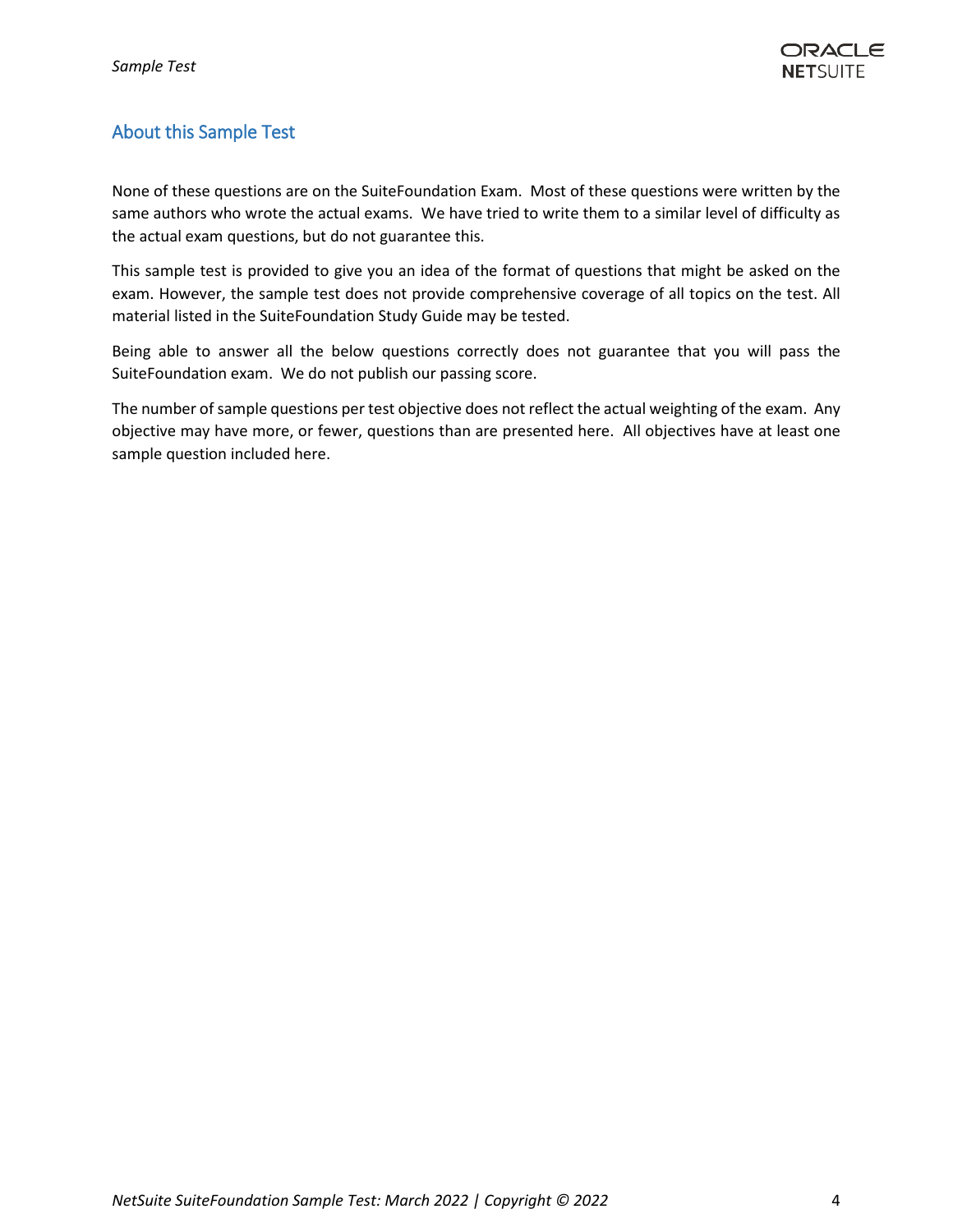#### <span id="page-4-0"></span>I. Identify the general functionality that can be controlled under Enable Features.

- 1) Which record types support the Multiple Currency feature? (Choose 2.)
	- A. Vendor
	- B. Employees
	- C. Customer
	- D. Partners
	- E. Competitors
- 2) Which feature allows users to manage inventory in various locations?
	- A. Locations
	- B. Inventory
	- C. Multi-Location Inventory
	- D. Advanced Inventory Management

#### <span id="page-4-1"></span>II. Identify the constraints and benefits with renaming records/transactions.

- 3) Which statement is correct about renaming records/transactions?
	- A. The navigational path to the record updates with the renaming.
	- B. Abbreviations for Transaction Names can only contain up to 10 alphanumeric and/or special characters.
	- C. Abbreviations for Account Type Names can be used to access the account when recording journal entries.
	- D. The renaming process applies to each language used within the system.

#### <span id="page-4-2"></span>III. Identification of features requiring NetSuite Support intervention.

- 4) Which steps are needed to disable the Multi-Subsidiary Customer feature? (Choose 2.)
	- A. Reverse or delete all transactions related to customers and their secondary subsidiaries.
	- B. Inactivate Customer records with multiple transactions on different subsidiaries.
	- C. Remove all secondary subsidiaries from Customer records.
	- D. Set only one primary subsidiary and one secondary subsidiary in the Customer record.
- <span id="page-4-3"></span>IV. Identify the general functionality of classifications/subsidiaries on both transactions and reporting.
	- 5) Which is considered the primary classification used to organize records in a NetSuite OneWorld account?
		- A. Departments
		- B. Classes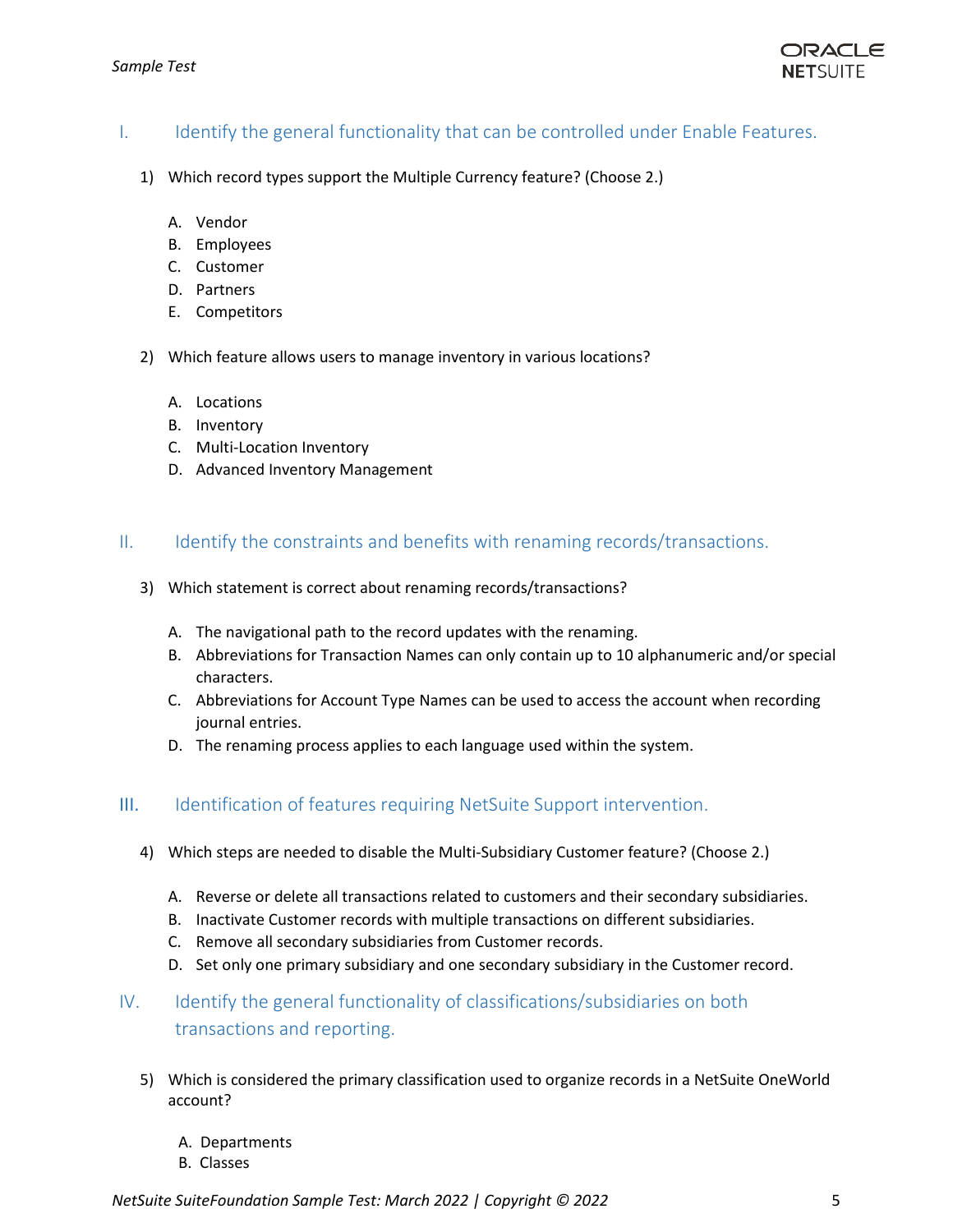

- C. Subsidiaries
- D. Locations

<span id="page-5-0"></span>V. Define the uses of these SuiteBuilder elements: Custom Forms, Custom Fields, Custom Record Types (Intro), Subtabs.

- 6) Which field type can be used to track Employee birthdays?
	- A. Date
	- B. Date/Time
	- C. Time of Day
	- D. Record is Parent
- 7) Which statement is true about custom forms?

A. Even if a custom form is stored with a record, a user cannot access the form if it is not enabled for their role.

B. If you set preferred forms without restricting them, employees can still change the form when entering records.

C. The Store Form with Record option is available for all custom entry and custom transaction forms.

D. Define preferred forms from Home > Set Preferences.

- 8) Which statement is correct regarding Custom Transactions?
	- A. Custom Transaction Types can have auto-generated document numbers.
	- B. Custom Transaction Types cannot be imported via CSV.
	- C. Users can only create one custom form for each transaction type.
	- D. Custom Transaction Types cannot include Custom Transaction body fields.

#### <span id="page-5-1"></span>VI. Probe high level knowledge of tools and enable features.

- 9) What customization feature allows users with no scripting knowledge to modify standard NetSuite processes?
	- A. SuiteBuilder
	- B. SuiteFlow
	- C. SuiteBundler
	- D. SuiteTalk

#### <span id="page-5-2"></span>VII. Identify the different navigation options within NetSuite.

- 10) Where can users set a Default Role upon logging into NetSuite?
	- A. On the Employee record > Access tab, mark the Default checkbox next to the assigned role.
	- B. On the Choose Role page, mark the Default checkbox next to the assigned role.
	- C. On the Home page, click the star icon below the Oracle NetSuite logo.
	- D. On the Role record > Users tab, mark the Default checkbox next to the assigned user.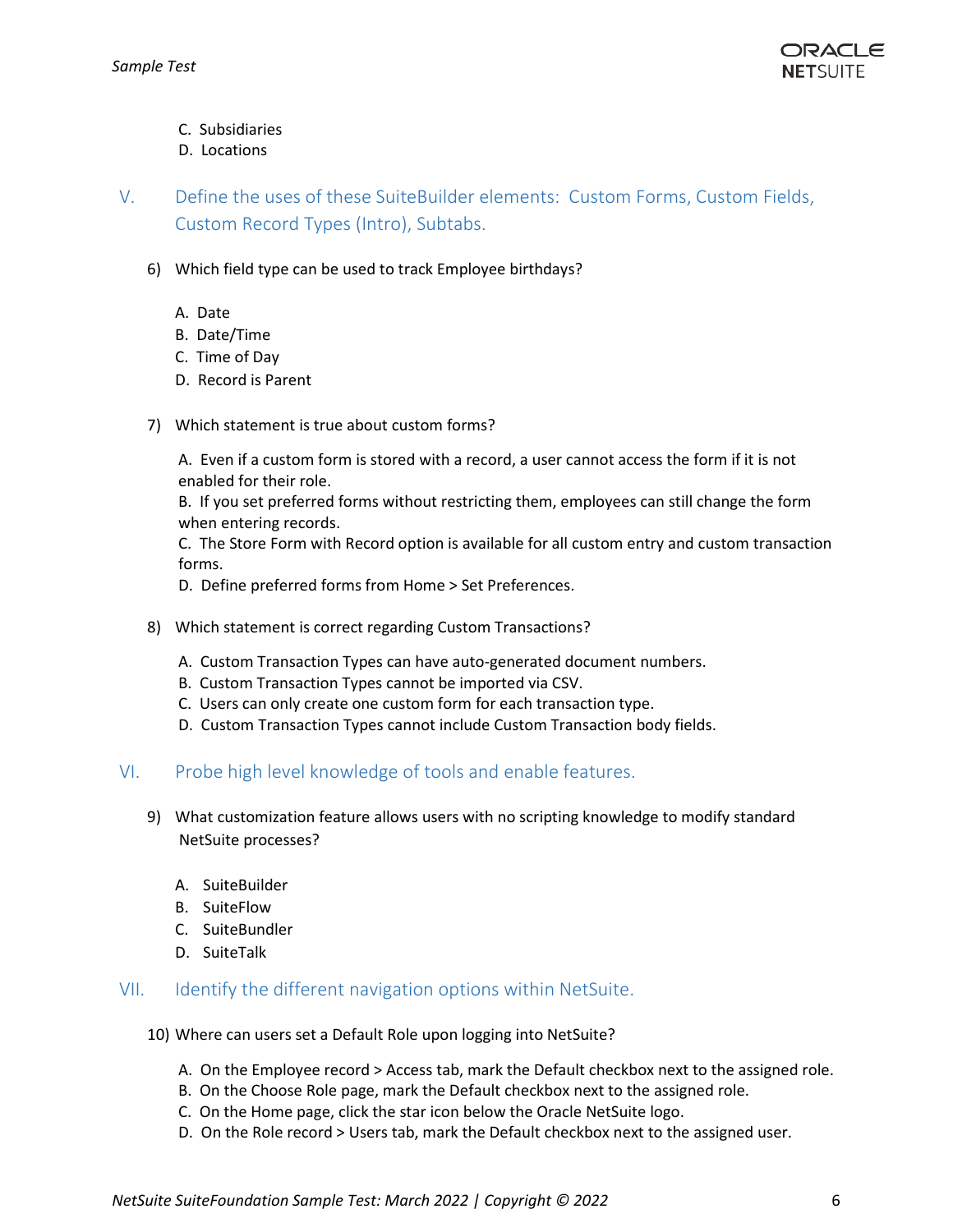

## <span id="page-6-0"></span>VIII. Identify options for optimizing browser experience and NetSuite system performance.

- 11) Where do users access NetSuite Performance Details?
	- A. Double-click the company logo.
	- B. Double-click the Oracle NetSuite logo.
	- C. Double-click the User Role dropdown menu.
	- D. Set up the Key Performance Indicators portlet.
- 12) While editing a cash sale, a user must refresh the record to see the latest email received from the customer. What must the user also do to see the email without losing unsaved data on the cash sale?
	- A. Go to the Communication subtab and click Refresh on the Messages sublist.
	- B. Right-click the Refresh icon on the browser and click Soft Refresh.
	- C. Refresh the whole page.
	- D. Click the Receive Email Crosslink.
- <span id="page-6-1"></span>IX. Identify user-level preferences which modify the UI experience.
	- 13) Where in NetSuite can a user find the Show Internal IDs preference?
		- A. Setup tab > Enable Features
		- B. Home > General Preferences
		- C. Home > Set Preferences
		- D. Setup tab > Accounting Preferences
	- 14) Which restrictions can apply to records on the Home > Set Preferences > Restrict View tab? (Choose 2.)
		- A. Period
		- B. Segment
		- C. Location
		- D. Department
- X. Identify differences in the Shortcut dashboard portlet over the Shortcut menu icon.
	- 15) A user created a List of Items Sold Today report using a saved search. Which portlet allows the user to add this report to the Home dashboard?
		- A. Custom Search
		- B. Report Snapshots
		- C. Quick Search
		- D. Custom List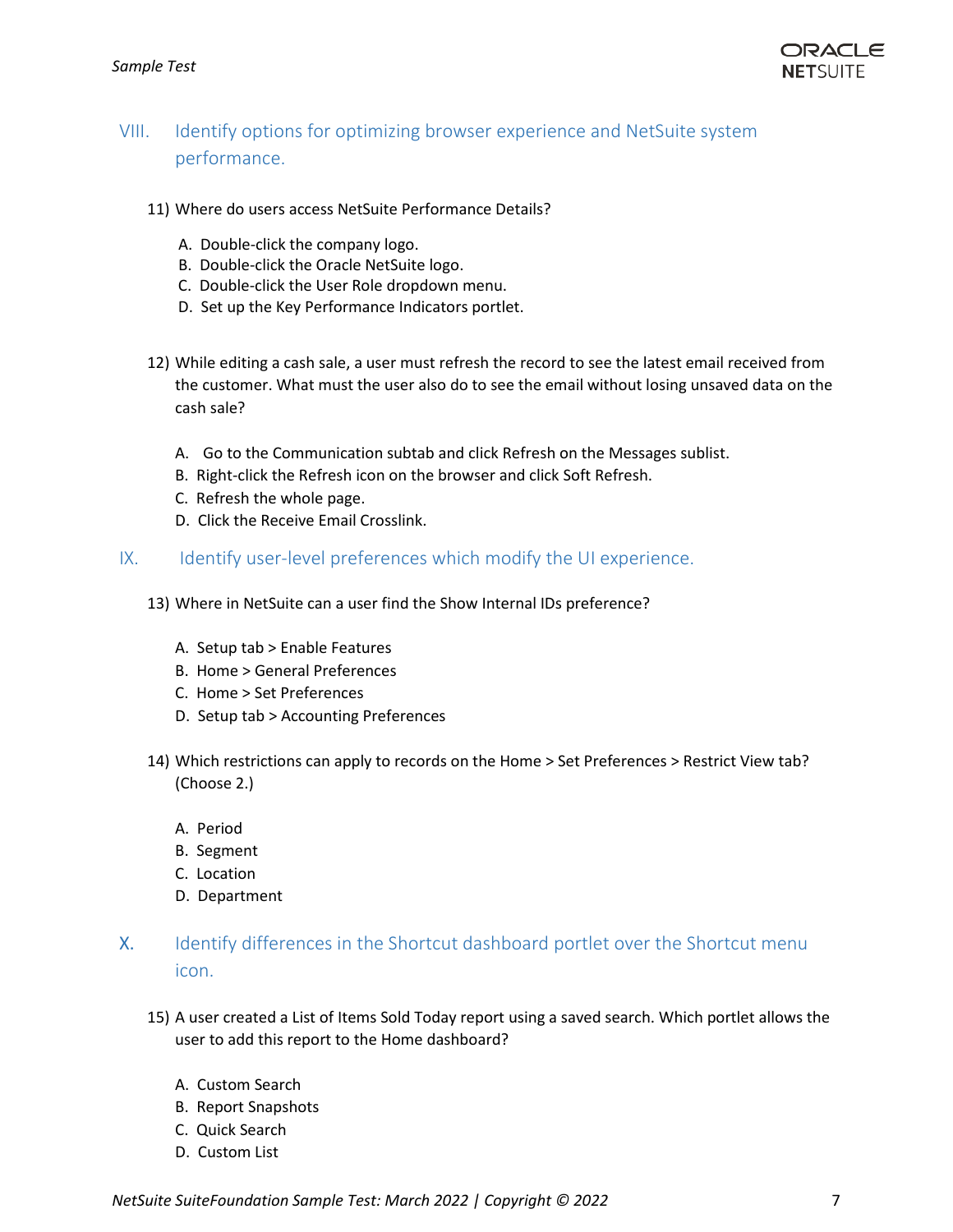

## <span id="page-7-0"></span>XI. Identify tools for organizing daily activities, communicating, and sharing documents.

- 16) Which Documents > Mail Merge > Bulk Merge option is available for users to create bulk communications?
	- A. Event
	- B. Fax
	- C. CSV
	- D. Cases
- 17) Which statement is true about restricting files in the File Cabinet?

A. To make files available to company users only, select the Company-Wide Usage box on the file record.

- B. NetSuite allows users to restrict individual files.
- C. The Available Without Login preference is selected by default.

D. If a parent folder's restriction changes after a subfolder is created, the subfolder inherits the new restriction.

#### <span id="page-7-1"></span>XII. Identify how to set up Sales Force Automation.

- 18) Where should a user go to set a default expiration (in days) for Estimate records?
	- A. Sales Preferences
	- B. The Estimate record
	- C. The Customer record
	- D. Accounting Preferences

<span id="page-7-2"></span>XIII. Identify elements in progressing through the sales cycle.

- 19) Which statements are true when converting Leads? (Choose 2.)
	- A. A Lead record can be converted to the Customer stage without creating a transaction.
	- B. Leads converted to Customers can never be converted back to Leads.

C. When an Opportunity is created, the Lead record is assigned the default status set under Sales Preferences.

- D. Leads can be converted to the Customer stage through a Relationships type CSV import.
- 20) What is the customer status after creating an Estimate for a Lead record?
	- A. Lead
	- B. Prospect
	- C. Customer
	- D. Contact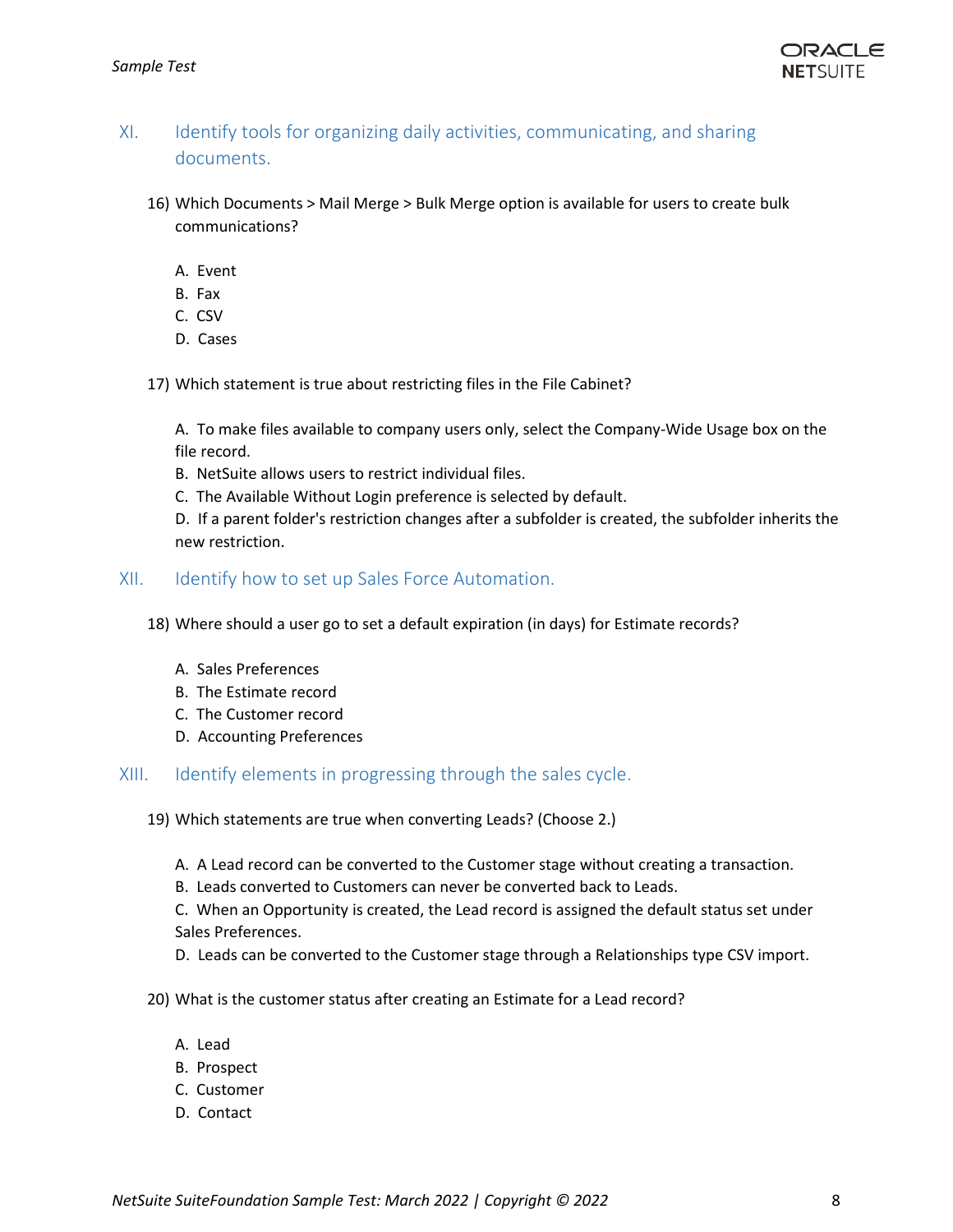

#### <span id="page-8-0"></span>XII. Identify fields and settings which affect quota and forecast reporting.

- 21) Which options can be set by users under Setup > Sales > Sales Preferences > Forecasts? (Choose 2.)
	- A. Calculate Forecasts as Weighted
	- B. Advanced Forecasting
	- C. Use Opportunities in Forecast
	- D. Allow Setting Probability in Forecast Editor
	- E. Allow Override of Quotas in Forecast Editor

#### <span id="page-8-1"></span>XIII. Identify how to set up and use Case Management.

- 22) Where can users set subsidiary-level support preferences?
	- A. Case Profile
	- B. Setup > Company > General Preferences
	- C. Setup > Support > Support Preferences
	- D. Subsidiary record
- 23) Which role or roles can edit locked cases?
	- A. Administrator only
	- B. Administrator and Support Administrator
	- C. Administrator, Support Administrator, and Support Manager
	- D. Administrator and roles with Full access on Cases

#### <span id="page-8-2"></span>XIV. Identify how to set up and use marketing campaigns.

- 24) What is the purpose of selecting Unsubscribed to Marketing by Default, under Marketing Preferences?
	- A. To enable the Global Subscription Status field on the Customer record.

B. To set the Global Subscription Status to Soft Opt-out once a new Customer record is created.

C. Existing customers are updated from Soft Opt-in to Unsubscribed.

D. To enable the Campaign Subscription Center link under Home > Dashboard > Settings portlet.

- <span id="page-8-3"></span>XV. Identify how Sales Order form impacts downstream transactions and future GL impact.
	- 25) Using the Standard Sales Order Form, what transaction is created when billing a Sales Order that has a Payment Method selected?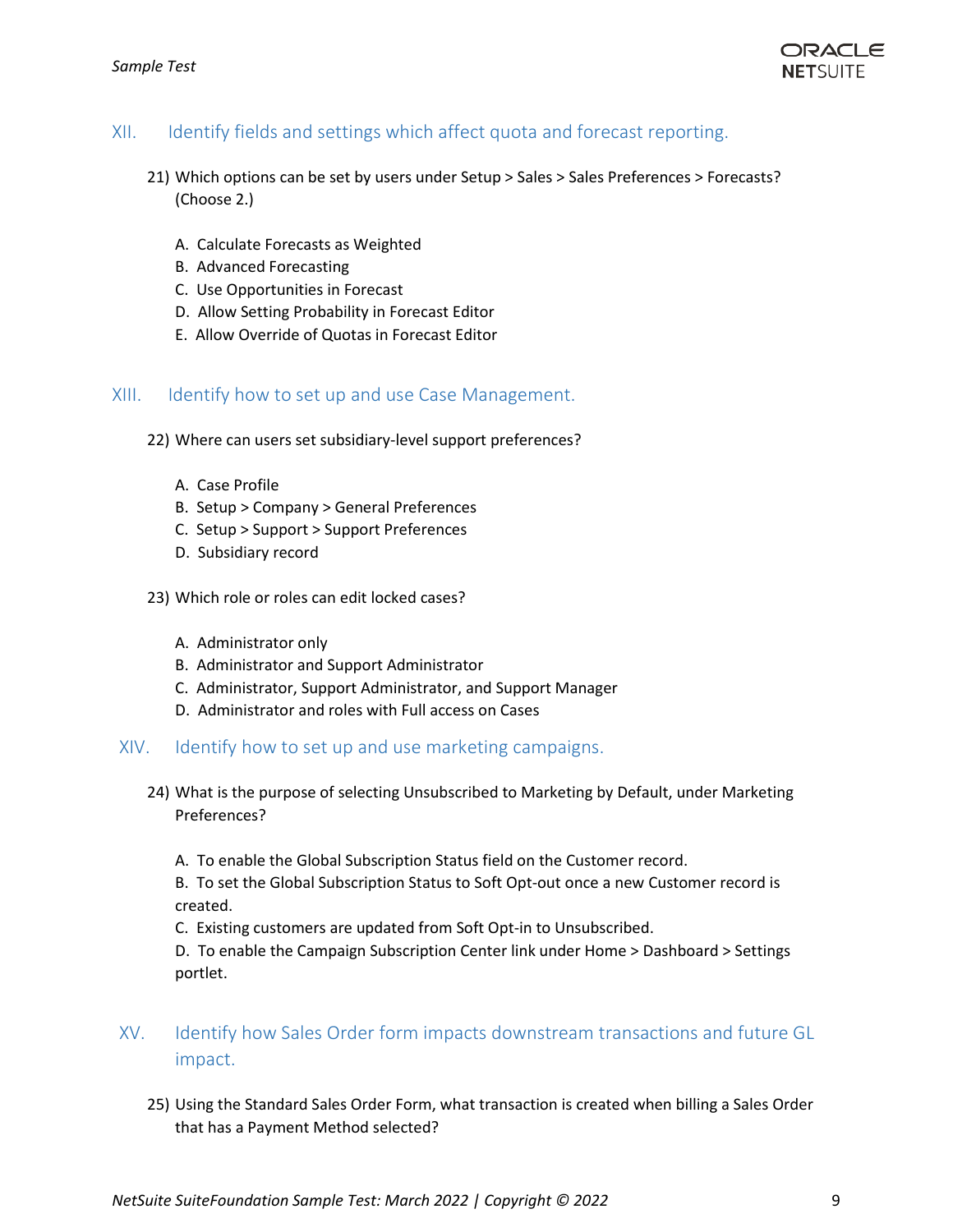

- A. Progress Invoice
- B. Cash Sale
- C. Customer Payment
- D. Invoice
- <span id="page-9-0"></span>XVI. Identify impact of controls on steps in order fulfillment.
	- 26) Which preference allows users to enter a quantity higher than the quantity committed for an item on an Item Fulfillment form?
		- A. Allow Overage on Item Fulfillments
		- B. Invoice in Advance of Fulfillment
		- C. Show Unfulfilled Items on Invoices
		- D. Allow Overage on Item Commitments

#### <span id="page-9-1"></span>XVII. Identify supported payment methods.

- 27) Which three Customer Payment Methods are supported in NetSuite? (choose 3.)
	- A. ACH Processing
	- B. Electronic Funds Transfer
	- C. PayPal Express for Web Stores
	- D. Credit Card Processing for Sales Orders

## <span id="page-9-2"></span>XVIII. Identify how Return Authorization form impacts downstream transactions and future GL impact.

- 28) Which transaction is created when clicking Refund in a Return Materials Authorization (RMA) record?
	- A. Bill Credit
	- B. Inventory Adjustment
	- C. Customer Refund
	- D. Cash Refund

#### <span id="page-9-3"></span>XIX. Identify impact of controls on steps in Return Management and issuing refunds.

- 29) Which statement is true about Customer Return Authorization records?
	- A. If created with a Credit Form, the record generates a Customer Deposit.
	- B. If created with a Credit Form, the record generates a Credit Memo.
	- C. If created with a Cash Form, the record generates a Credit Memo.
	- D. If created with a Cash Form, the record generates a Cash Sale.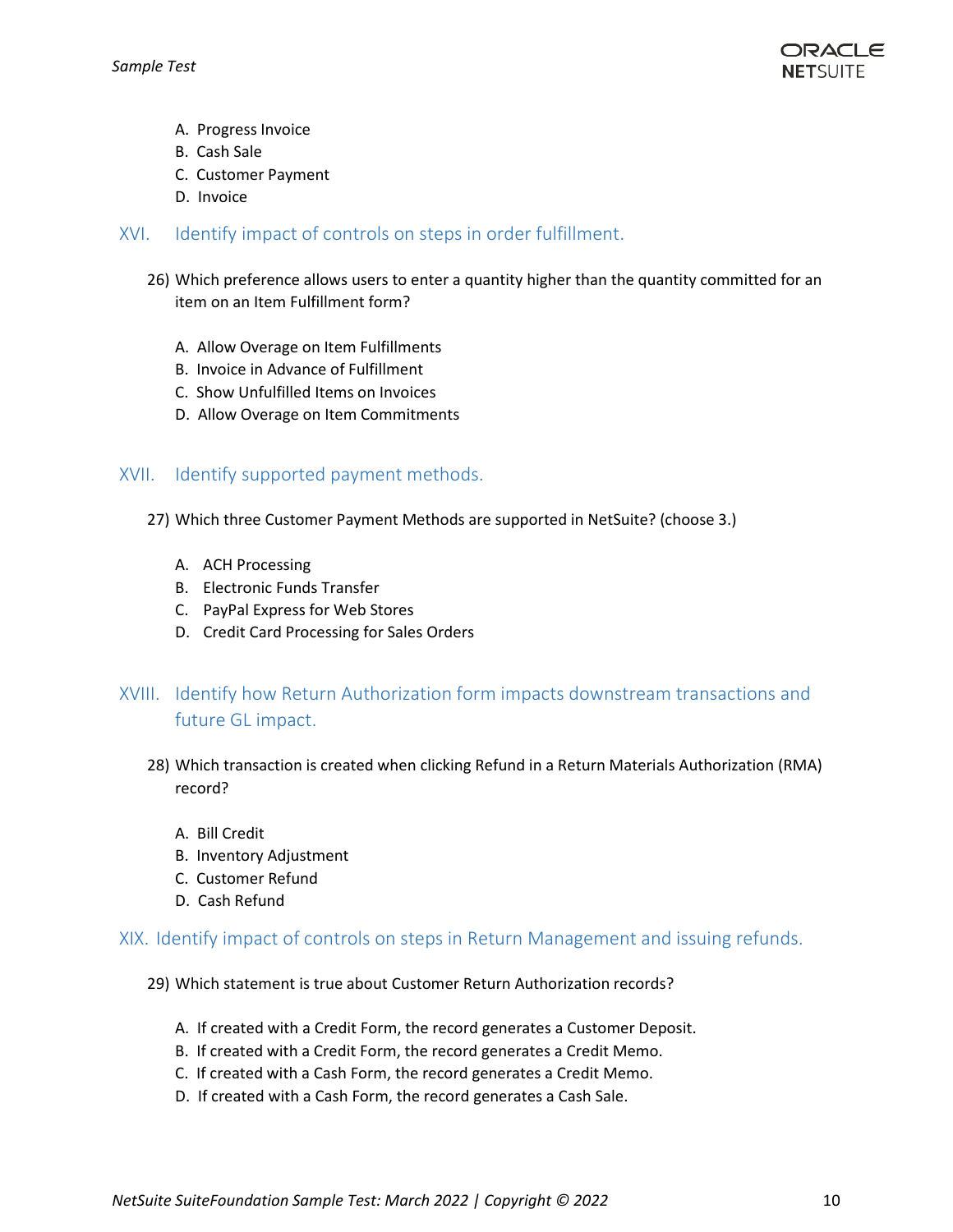

#### <span id="page-10-0"></span>XX. Identify Item Types and best uses.

- 30) Which item types may be used to cluster Item records and group them into one unit? (Choose 2.)
	- A. Service Items
	- B. Assembly Items
	- C. Kit/Package Items
	- D. Lot-Numbered Items
	- E. Non-inventory For Resale

#### <span id="page-10-1"></span>XXI. Identify the impact of inventory transactions on inventory levels.

- 31) Which setting changes the quantity and value of an inventory item without entering a purchase order?
	- A. Order Items
	- B. Adjust Inventory
	- C. Reallocate Items
	- D. Review Negative Inventory
- <span id="page-10-2"></span>XXII. Identify the functionality of advanced inventory features and potential impacts of enabling them.
	- 32) Which feature enables users to define various units used to stock, purchase, and sell inventory items and to track non-monetary accounts?
		- A. Statistical Accounts
		- B. Multiple Units of Measure
		- C. Lot Tracking
		- D. Bar Coding and Item Labels

#### <span id="page-10-3"></span>XXIII. Define sales pricing strategy options.

- 33) Which statement is true regarding Price Levels?
	- A. When the Multiple Prices feature is enabled, users can create up to 1,000 Price Levels.
	- B. Users can only enter a discount percentage on Price Levels.
	- C. Users are not allowed to inactivate a Price Level when it has a discount/mark-up percentage.
	- D. Price Levels cannot have the same discount/mark-up percentage.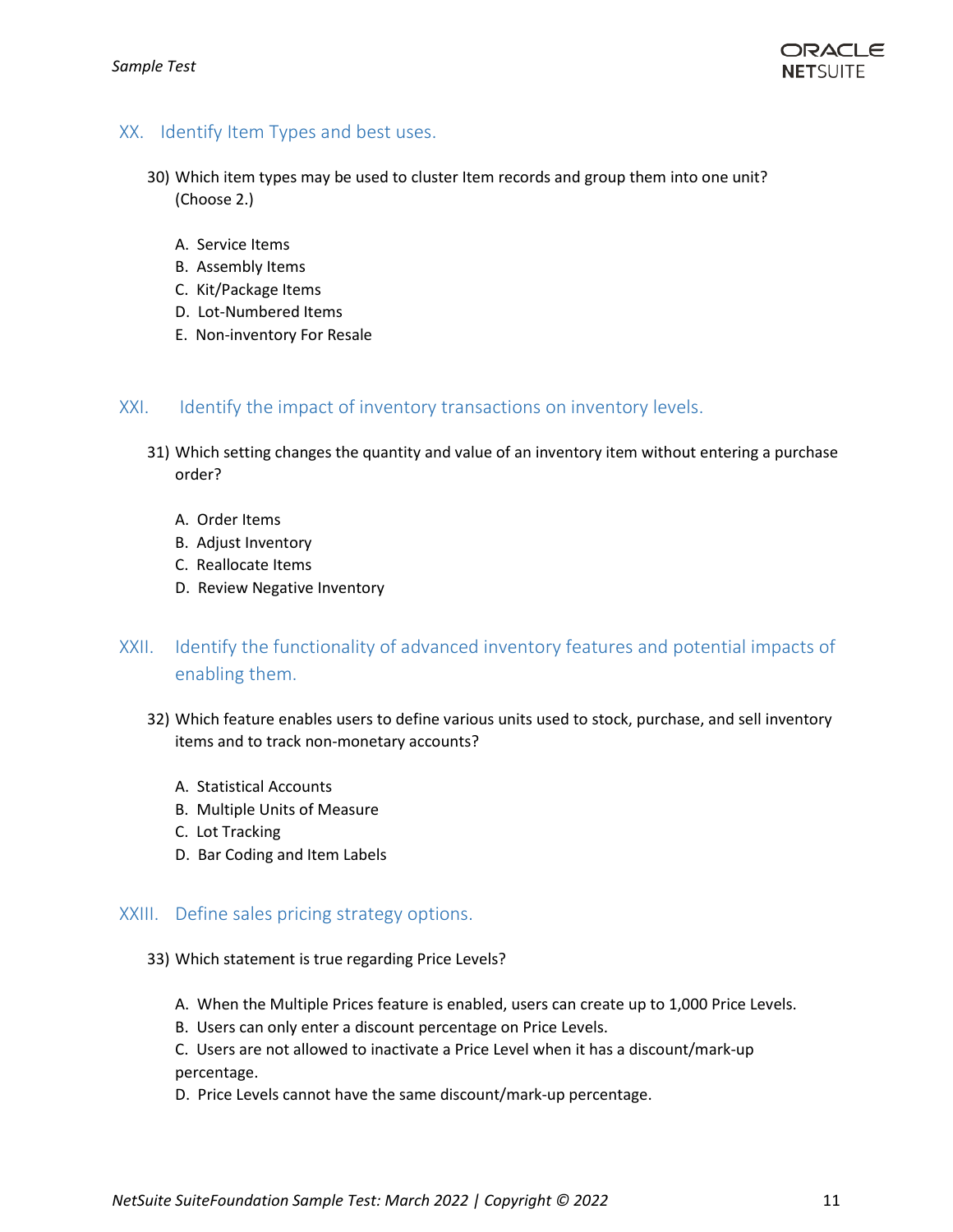

#### <span id="page-11-0"></span>XXIV. Identify how billable items, time, and expenses flow to Invoice.

- 34) Which accounting preference allows invoices to include memos on Time records when the Bill Costs for Customers feature is enabled?
	- A. Copy Source Memos to Invoices
	- B. Copy Time Memos to Invoices
	- C. Copy All Memos to Invoices
	- D. Copy Expense Memos to Invoices

#### <span id="page-11-1"></span>XXV. Identify setup of approval and routing options for purchasing.

35) Which statement is true regarding the Standard Purchase Order Approval Routing process?

A. A Purchase Request is automatically routed to the Supervisor if the Purchase Approver is unable to approve the transaction within 24 hours.

B. If the Purchase Limit of the employee is set to zero, then all Purchase Requests are automatically approved, even if a Purchase Approver is set.

- C. A rejected Purchase Request can still be edited and resubmitted for approval.
- D. A Purchase Request can no longer be edited once it has been approved.
- <span id="page-11-2"></span>XXVI. Identify controls and steps in Accounts Payable transactions processes and their GL impacts.

#### 36) At which status does a Vendor Bill affect Accounts Payable?

- A. Pending Approval
- B. Open
- C. Partially Billed
- D. Unpaid

#### <span id="page-11-3"></span>XXVII. Identify options for finding records.

- 37) Which value can users enter in Global Search to include inactive records?
	- A. cu:-abc
	- B. cu:abc-
	- C. cu:+abc
	- D. cu:abc+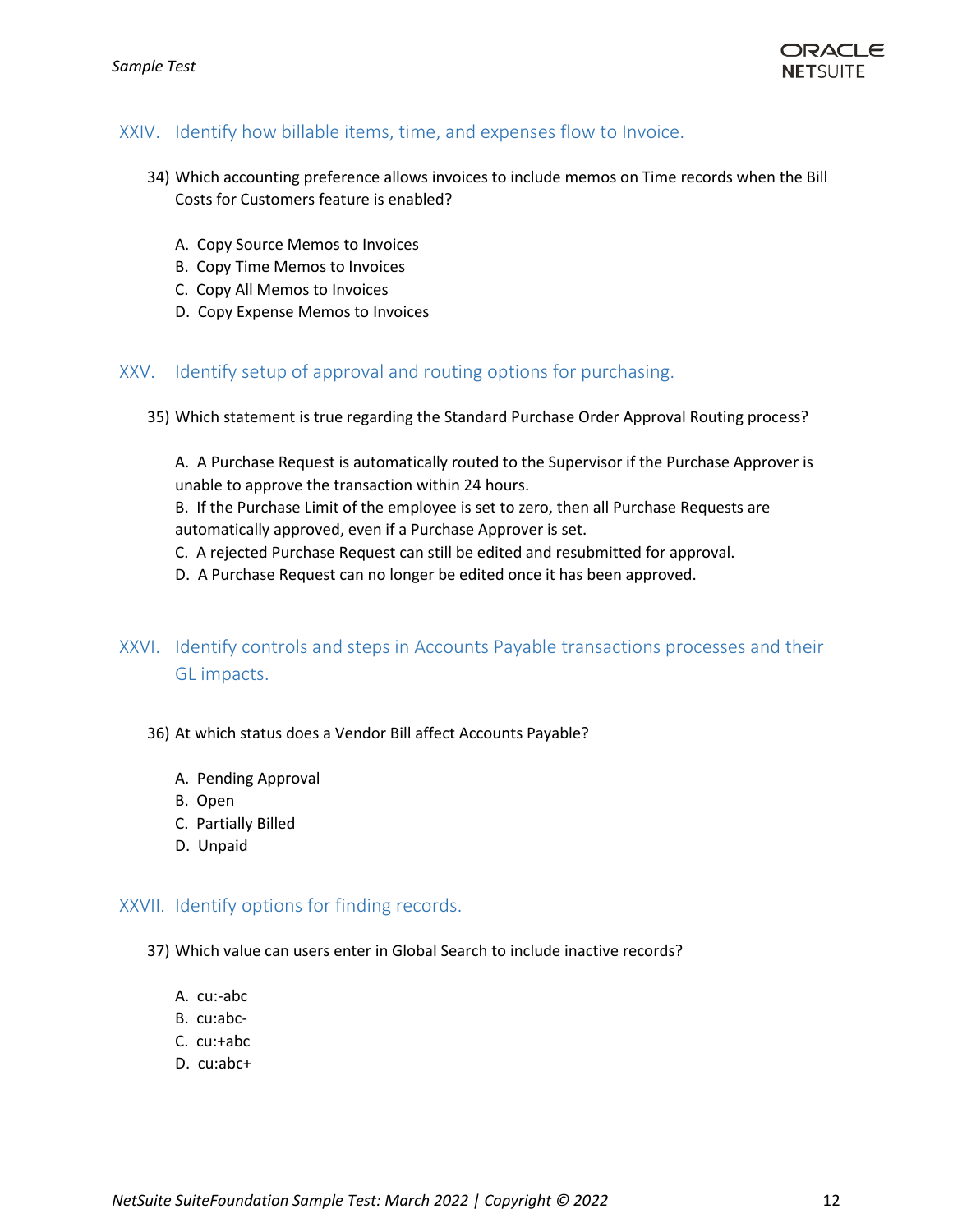

#### XXVIII. Define elements of building a saved search.

- <span id="page-12-0"></span>38) When added to the Criteria subtab of a Transaction search, which filter displays primary line data rows only?
	- A. Main Line = yes
	- B. Item on Any Line = specify item
	- C. Name = name of the item
	- D. Main Line = any

#### <span id="page-12-1"></span>XXIX. Understand uses of different types of Portlets.

- 39) Which statement is true about portlets?
	- A. Portlet controls are shown by default but can be hidden by the user.
	- B. Portlets with content that is calculated from current data includes an Export function.
	- C. All portlets can be expanded to full-screen view.

D. A pop-up may display, suggesting that portlets can be minimized to speed up dashboard loading time.

- <span id="page-12-2"></span>XXX. Define the use of the following data management tools: Inline Editing, Mass Updates, csv imports, csv export, duplicate detection, Delete All Data.
	- 40) Which statement is true about Mass Updates?
		- A. A Mass Update definition must be saved before users can click Perform Update.

B. The first step to perform a Mass Update is to define new values that will be reflected on records.

- C. On the Mass Update Preview Results page, users can exclude individual records.
- D. Saved Mass Updates can be found on the list of Saved Searches.

#### <span id="page-12-3"></span>XXXI. Identify best practices in working with NetSuite Support.

- 41) Which resources under the Support tab can a user access to submit a case?
	- A. NetSuite Administrator Group
	- B. NetSuite Account Center
	- C. NetSuite Support Aid
	- D. NetSuite Assistant

#### 42) Which is a channel for contacting NetSuite Customer Support?

- A. Submit a Support Ticket using the Employee Center role.
- B. Start a Live Chat conversation at the NetSuite Visitor home page.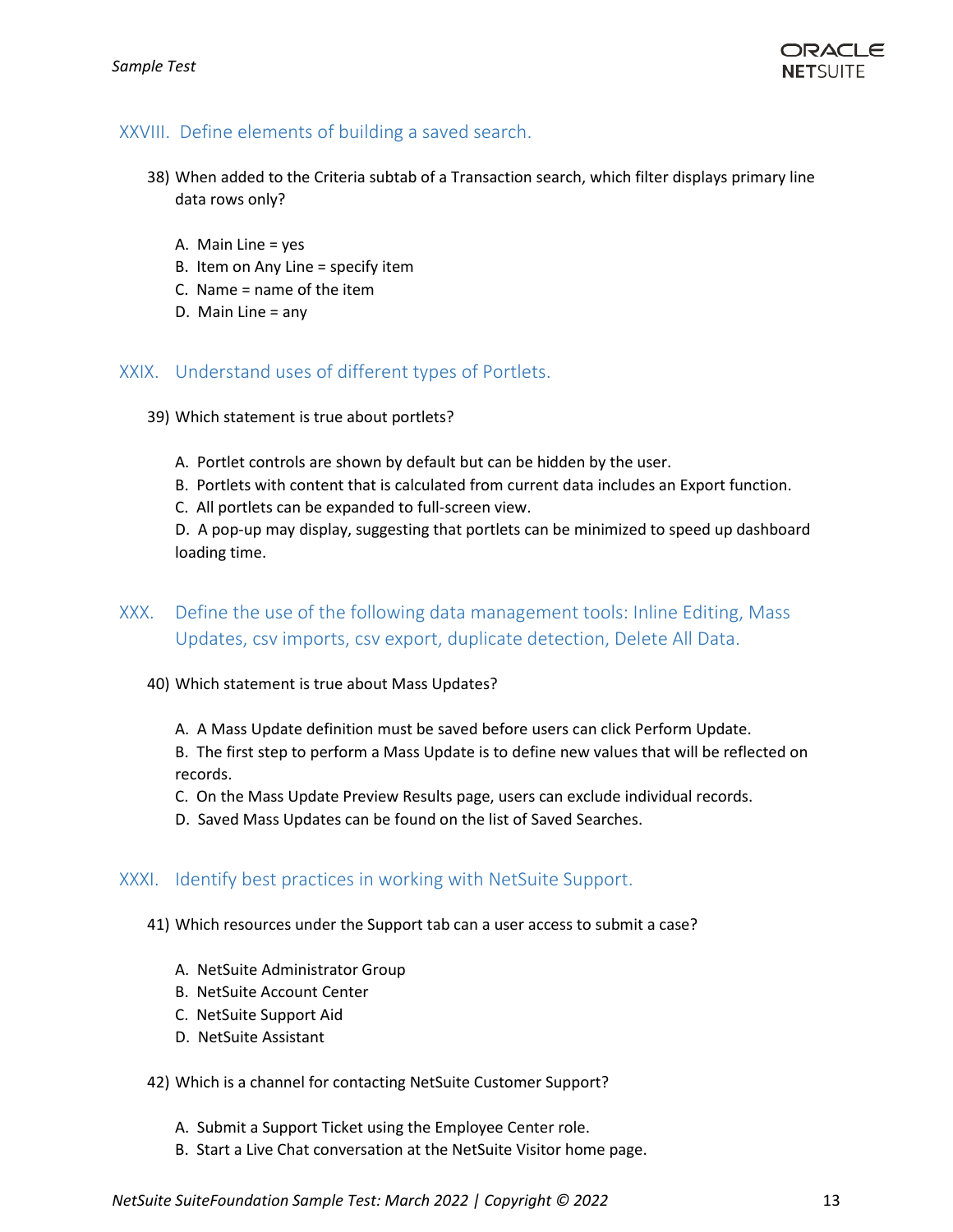- C. Email a NetSuite Customer Support representative directly.
- D. Submit an Online Case via SuiteAnswers.

<span id="page-13-0"></span>XXXII. Identify the resources to use to locate information on help, functionality, SuiteApp, enhancements, or 'Best Practices', user discussion.

- 43) What can users find in SuiteAnswers, the NetSuite self-service support site?
	- A. New Release Notes
	- B. User Account Provisioning details
	- C. End user license agreement
	- D. The user account's File Cabinet usage

<span id="page-13-1"></span>XXXIII. Identify resources to learn about NetSuite Release Cycles and New Features.

- 44) Which functionality is disabled in the Release Preview account?
	- A. Payroll
	- B. Email Campaigns
	- C. Two-Factor Authentication
	- D. Memorized Transactions

#### <span id="page-13-2"></span>XXXIV. Select options for controlling access to data when creating custom roles.

- 45) "Don and Mark both have the Consultant role. The role has the Create permission for Opportunities. Under the Global Permissions subtab of his Employee record, Don is provisioned Edit permission for Opportunities. Which statement is true?"
	- A. They can both edit Opportunity records.
	- B. Mark can create Opportunity records while Don can edit and create Opportunity records.
	- C. Don can create Opportunity records while Mark can edit and create Opportunity records.
	- D. Neither Don nor Mark can edit Opportunity records.

#### <span id="page-13-3"></span>XXXV. Identify strategies in creating custom roles.

- 46) Which attribute cannot be modified when editing a custom role?
	- A. Inactive
	- B. Center Type
	- C. Employee Restrictions
	- D. Two-Factor Authentication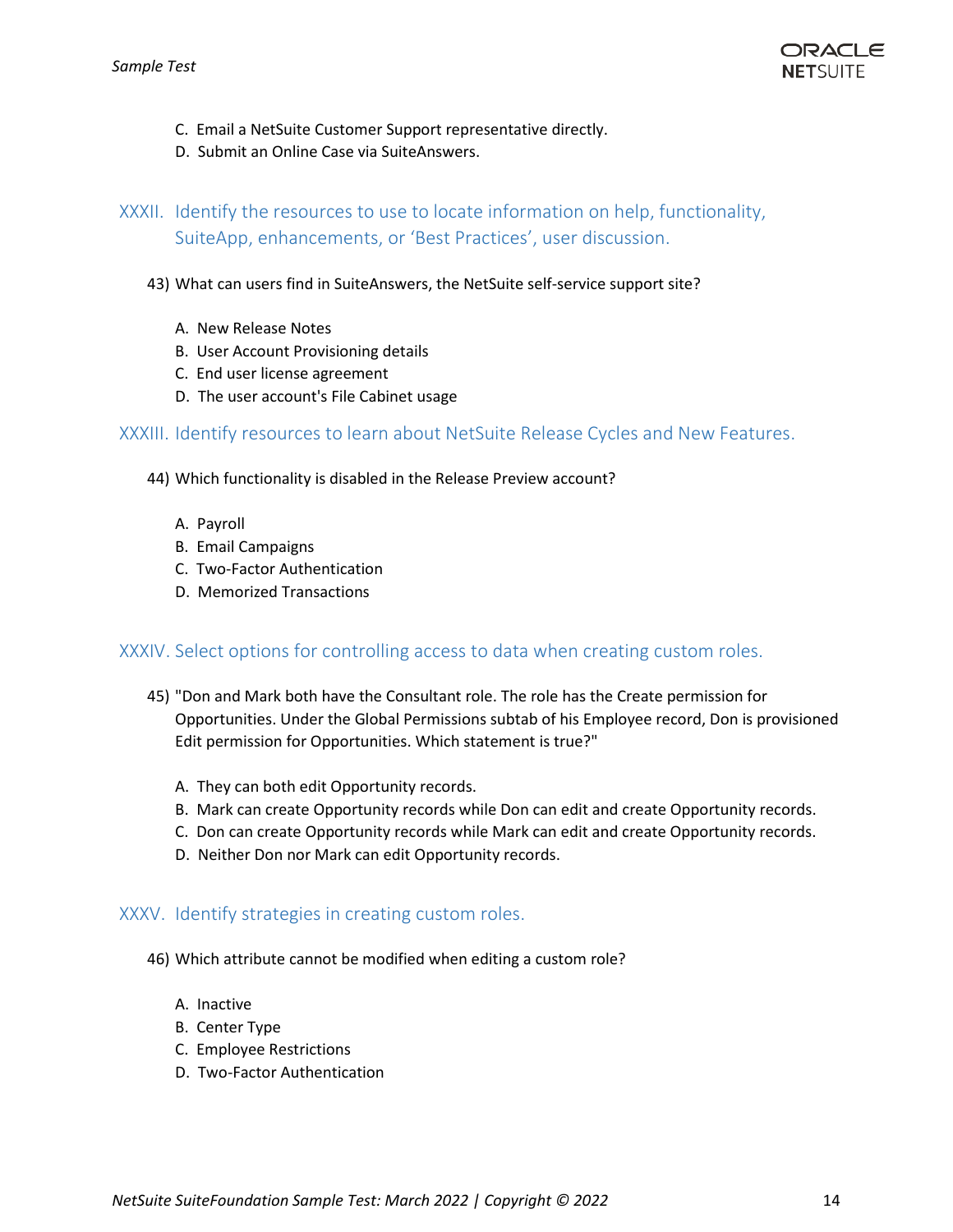#### <span id="page-14-0"></span>XXXVI. Define user authentication functionality.

- 47) Which standard NetSuite role is set up with mandatory Two-Factor Authentication?
	- A. CEO
	- B. Administrator
	- C. Issue Administrator
	- D. CFO

#### XXXVII. Identify importance of setting up security questions.

- <span id="page-14-1"></span>48) When is a user asked to answer a security question before they can log in to NetSuite?
	- A. When the user provides an incorrect password upon initial login.
	- B. If the user logs in using a role with two-factor authentication enabled.
	- C. When a user proactively changes their password.
	- D. If the user attempts to log in using a new computer.

#### <span id="page-14-2"></span>XXXVIII. Identify what can be controlled from Settings Portlet.

- 49) What settings can users change by clicking Set Preferences from the Settings portlet?
	- A. Enable Features
	- B. Company Preferences
	- C. Accounting Preferences
	- D. User Preferences

#### <span id="page-14-3"></span>XXXIX. Identify ways of tracking changes to records in NetSuite.

- 50) Where can you find logged OLD and NEW GL Impact of some transaction?
	- A. System notes
	- B. My Login Audit
	- C. Transaction Audit Trail
	- D. Transaction Numbering Audit Log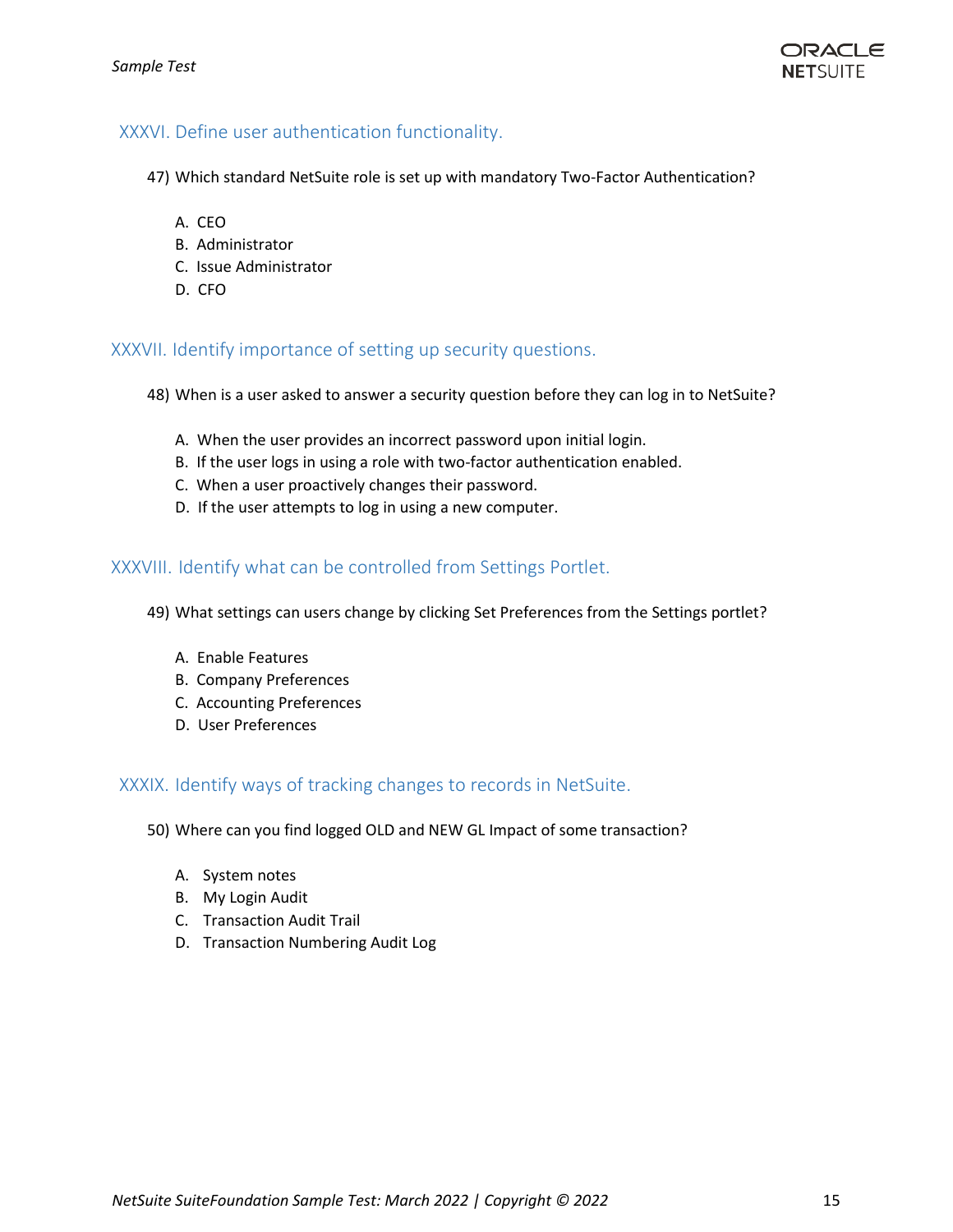## <span id="page-15-0"></span>Answer Keys:

| Question | Answer                                                                                            |
|----------|---------------------------------------------------------------------------------------------------|
| 1        | A (Vendors),                                                                                      |
|          | C (Customers)                                                                                     |
| 2        | C (Multi-Location Inventory)                                                                      |
| 3        | A (The navigational path to the record updates with the renaming.)                                |
| 4        | A (Reverse or delete all transactions related to customers and their secondary subsidiaries.)     |
|          | C (Remove all secondary subsidiaries from Customer records.)                                      |
| 5        | C (Subsidiaries)                                                                                  |
| 6        | A (Date)                                                                                          |
| 7        | B (If you set preferred forms without restricting them, employees can still change the form when  |
|          | entering records.)                                                                                |
| 8        | A (Custom Transaction Types can have auto-generated document numbers.)                            |
| 9        | <b>B</b> (SuiteFlow)                                                                              |
| 10       | B (On the Choose Role page, mark the Default checkbox next to the assigned role.)                 |
| 11       | B (Double-click the Oracle NetSuite logo.)                                                        |
| 12       | A (Go to the Communication subtab and click Refresh on the Messages sublist.)                     |
| 13       | C (Home > Set Preferences)                                                                        |
| 14       | C (Location),                                                                                     |
|          | D (Department)                                                                                    |
| 15       | A (Custom Search)                                                                                 |
| 16       | B (Fax)                                                                                           |
| 17       | A (To make files available to company users only, select the Company-Wide Usage box on the file   |
|          | record.)                                                                                          |
| 18       | A (Sales Preferences)                                                                             |
| 19       | A (A Lead record can be converted to the Customer stage without creating a transaction.)          |
|          | C (When an Opportunity is created, the Lead record is assigned the default status set under Sales |
|          | Preferences.)                                                                                     |
| 20       | B (Prospect)                                                                                      |
| 21       | A (Calculate Forecasts as Weighted)                                                               |
|          | D (Allow Setting Probability in Forecast Editor)                                                  |
| 22       | D (Subsidiary record)                                                                             |
| 23       | A (Administrator only)                                                                            |
| 24       | B (To set the Global Subscription Status to Soft Opt-out once a new Customer record is created.)  |
| 25       | B (Cash Sale)                                                                                     |
| 26       | A (Allow Overage on Item Fulfillments)                                                            |
| 27       | B (Electronic Funds Transfer),                                                                    |
|          | C (PayPal Express for Web Stores),                                                                |
|          | D (Credit Card Processing for Sales Orders                                                        |
| 28       | D (Cash Refund)                                                                                   |
| 29       | B (If created with a Credit Form, the record generates a Credit Memo.)                            |
| 30       | B (Assembly Items),                                                                               |
|          | C (Kit/Package items)                                                                             |
| 31       | B (Adjust Inventory)                                                                              |
| 32       | <b>B (Multiple Units of Measure)</b>                                                              |
| 33       | A (When the Multiple Prices feature is enabled, users can create up to 1,000 Price Levels)        |
| 34       | <b>B (Copy Time Memos to Invoices)</b>                                                            |